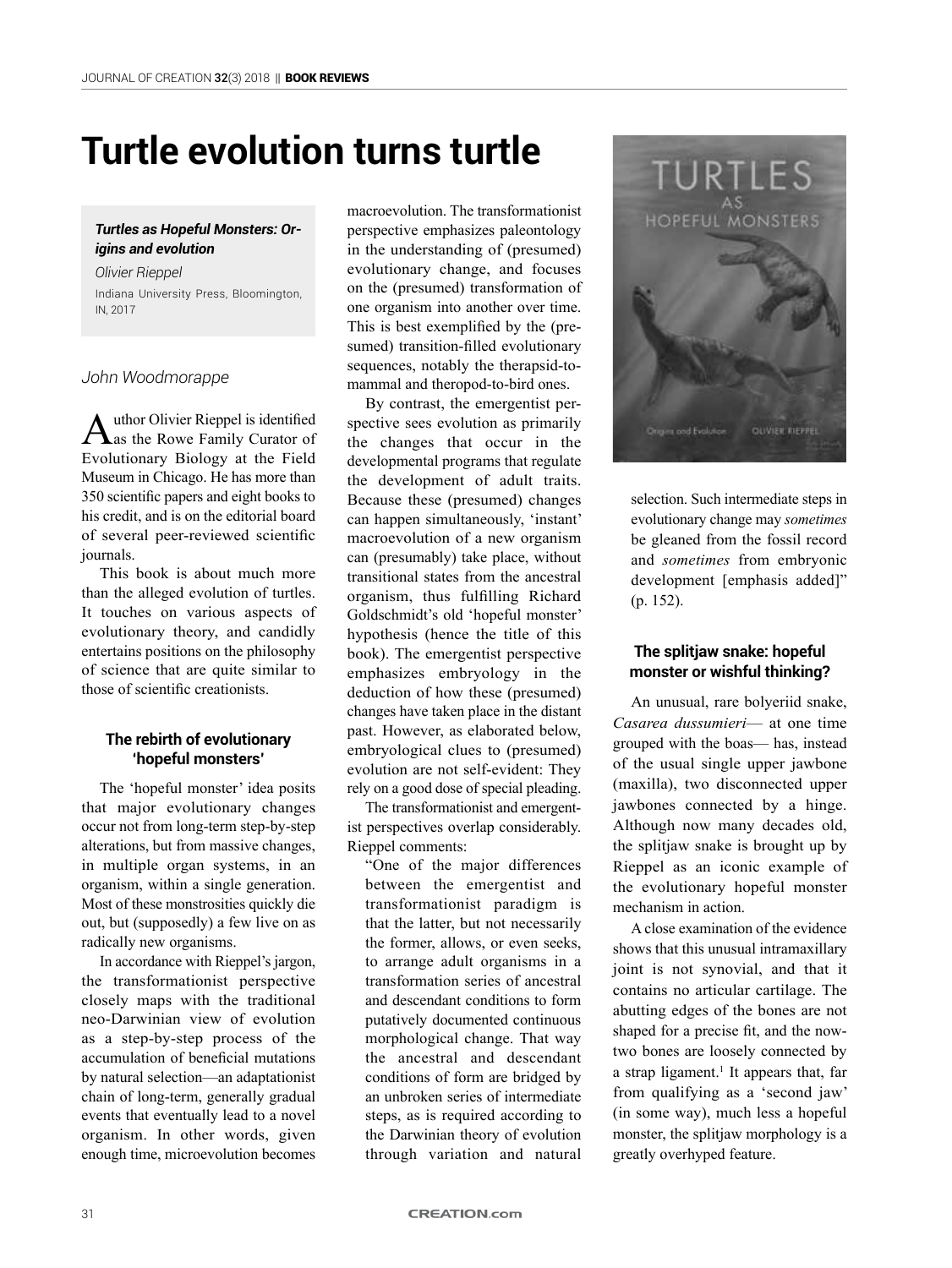There is suggestive (not conclusive) evidence that the splitjaw morphology gives its bearer a selective advantage. It enables the upper jaw to 'curl around' (encircle) the skink prey, held transversely in the jaw, which could otherwise slip away.<sup>2</sup> Is this profound or trivial? What if some other craniofacial defect—such as heritable forms of cleft palate in humans and animals—sometimes conferred a selective advantage to its bearer?

Let us, for the sake of argument, imagine that the freak splitjaw morphology is both anatomically and functionally a 'second jaw'. The reader is asked to imagine a human born with an extra set of functional knees: the regular knee that joins the femur with the tibia/fibula, along with a second full-fledged knee, superior (headward) to the first, and forming a hinge within the femur. Moreover, what if this 'second knee' gave its bearer an advantage in certain circumstances as, for example, a stellar career in acrobatics?

Would the 'second knee' mean that the person having it is no longer human, and is now a 'hopeful monster' that belongs to its own, new, higher taxonomic category? Hardly. In like manner, no one even tries to suggest that the splitjaw belongs to its own, higher taxonomic category. It is still a snake, and is universally recognized as one.

Finally, any would-be 'second jaw', just as the hypothetical 'second knee', is a duplicated structure, not



**Figure 1.** A cartoon version of the turtle, exemplifying the ways this unusual reptile captures the human imagination.

a novel structure. It hardly qualifies as a 'hopeful monster' in the customary sense of the word, much less as anything comparable to the reorganization in development that would hypothetically transform a nonturtle into a turtle in one generation!

By citing the bolyeriid snakes as 'hopeful monsters', it appears that evolutionists are clutching at straws. Here we are, some 65 years after their discovery, and the bifurcated upper jaw of bolyeriid snakes actually passes, in Rieppel's own words, as the "most frequently cited example of hopeful monster in vertebrates" (p. 119). If this is the best that evolutionists can do, then evolutionary theory in general, and the 'hopeful monster' mechanism in particular, must be intellectually poor indeed.

## **Contradictory 'phylogenetic signals' on the relative placement of turtles**

Molecular data places the turtles as a sister group to the Archosauria (that is, Aves and Crocodylia), while micro RNA data instead places turtles as a sister group to the Lepidosauria (*Sphenodon punctatus* (the tuatara) and Squamata (lizards and snakes)).<sup>3</sup> Rieppel seconds this conclusion, and makes no attempt to belittle its significance:

"There is an obvious discrepancy in the signals concerning turtle relationships generated by comparable anatomical versus molecular studies—a discrepancy that still has no satisfactory explanation today" (pp. 59, 187).

In the past, creationists were ridiculed for questioning the ancestordescendant relationships shown in textbooks as fact. Now the cladistic revolution has induced evolutionary thinking to catch up, in this respect, with creationism: "The search for ancestors was rejected as dilettante science; instead the search for sister groups became all the range" (p. 4).

# *Odontochelys***: outstanding evolutionary evidence, or over-hype?**

The author claims that the recently discovered Chinese Late Triassic *Odontochelys* is a dramatic find, in that it has a plastron (figure 2) but not carapace, proving that the plastron evolved first, and that this plastronfirst appearance is exactly what we see in modern turtle embryos.

However, even within the confines of evolutionary ideation, the alleged 'half-turtle' *Odontochelys* can be interpreted in a decidedly less exciting manner—as an unremarkable, aquaticspecialized turtle that moreover does retain elements of the carapace, in a manner similar to that of some modern aquatic turtles. Reisz and Head<sup>4</sup> comment:

"Thus, an alternative interpretation is that the apparent reduction of the carapace of *Odontochelys* resulted from lack of ossification of some of its dermal components, but that a carapace was indeed present. This interpretation of *Odontochelys* leads us to the possibility that its shell morphology is not primitive, but is instead a specialized adaptation.



**Figure 2**. The plastron, the ossified underside of the turtle, is, according to both embryology and the Upper Triassic *Odontochelys*, supposed to have evolved before the shell (carapace) itself.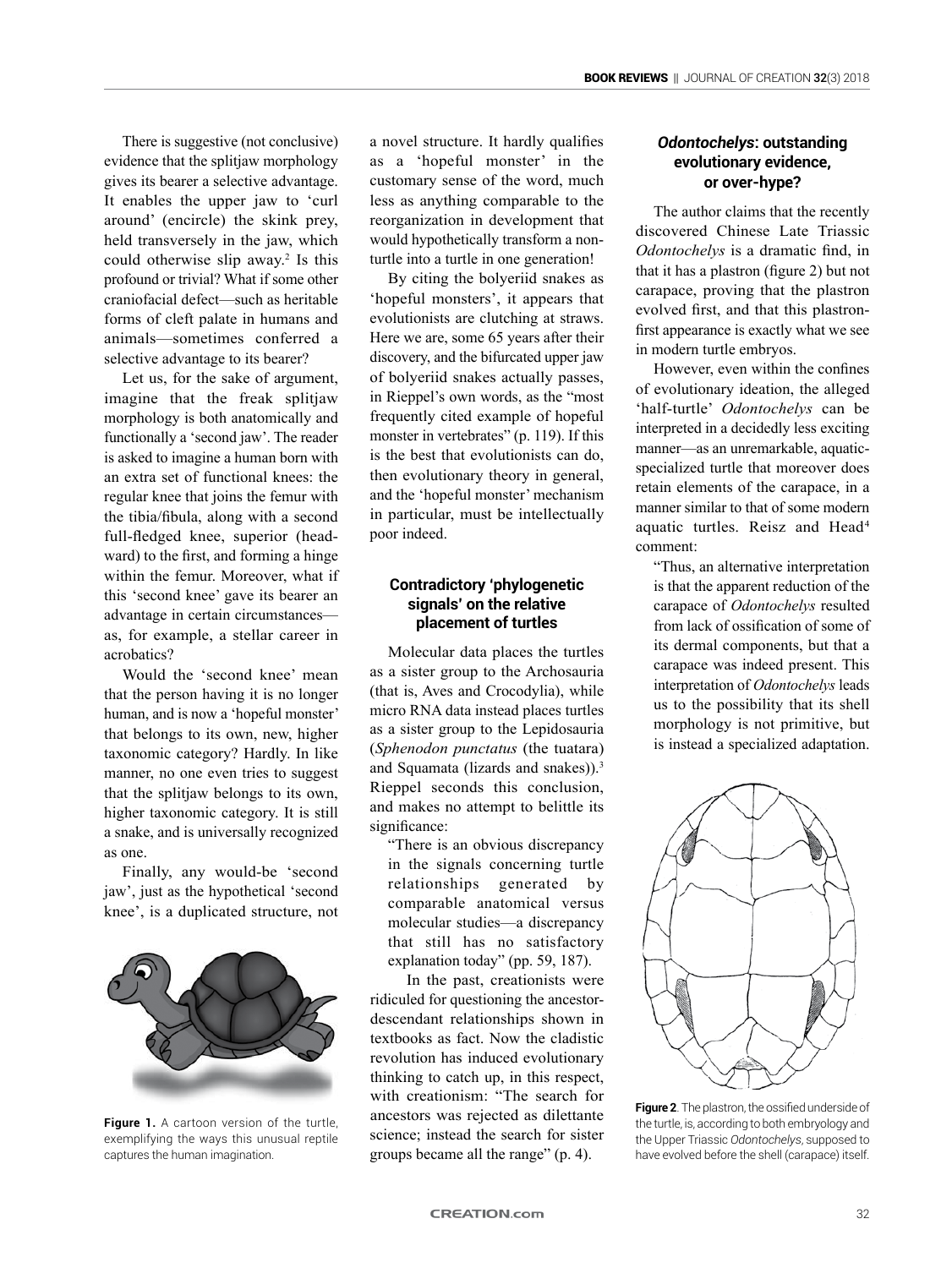*Reduction of dermal components of the shell in aquatic turtles is common*: soft-shelled turtles have a greatly reduced bony shell and have lost the dermal peripheral elements of the carapace. Sea turtles and snapping turtles have greatly reduced ossification of the dermal components of the carapace, a condition similar to that seen in *Odontochelys* [emphasis added]."

What about the role of *Odontochelys*, the presumed evolutionary origins of turtles? Not much, as it turns out. In order to avoid getting caught up in semantics about so-called evolutionary transitional forms, I let Rieppel speak about the status of *Odontochelys*:

"The mystery of mysteries that still awaits resolution concerns the sister group relationships of turtles among reptiles, diapsids in particular. Such sister group relationships are generally revealed through shared evolutionary innovations. It is thus not the many primitive characteristics of *Odontochelys* that promise to reveal the sister group characteristics of turtles, because many other reptile groups may share the same primitive features—teeth on the upper and lower jaws, for example. What would be required for the resolution of the sister group relationship of turtles would be for *Odontochelys* to share some evolutionary innovation with some other reptile group outside turtles. In that respect, *Odontochelys* remains silent. Those evolutionary innovations that it does have are the same that characterize later, as well as modern, turtles" (p. 187).

# **A closer look at evolution in the light of the embryology of turtles**

What of the presumed fulfilled embryological prediction concerning the plastron-first *Odontochelys*? Apart from the ambiguous interpretation of *Odontochelys*, elaborated in the previous section, the reader must remember that those evolutionists who held to other theories of turtle origin were evidently not impressed with the plastron-first embryological development in turtles. Therefore, the sudden attention to the plastron-first embryology appears to be more an after-the-fact 'discovered significance' than a prediction. In any case, it bears repeating that "Such intermediate steps in evolutionary change may *sometimes* be gleaned from the fossil record and *sometimes* from embryonic development [emphasis added]" (p. 152). Clearly, the invoking of embryology, for the inference of presumed one-time evolutionary stages, even those seen in the fossil record, is more in the realm of special pleading than sound methodology<sup>5</sup>.

Let us now consider the putative embryological evidence for the presumed evolutionary degree of the relatedness of the turtles to various extant reptile groups. For decades, the modified fifth metatarsal in turtles (hooked element) has been used as a synapomorphy to group turtles with certain other reptiles. Recent embryological analysis suggest that, rather than being the fifth metatarsal, it is instead an enlarged fifth distal tarsal. However, the same evidence can actually be interpreted as supporting the original metatarsal identity.6 Note also that distal tarsals generally ossify endochondrally (through replacement ossification) while metatarsals ossify perichondrally (through nonreplacement ossification). However, this does not necessarily resolve the issue, because exceptions to this generalization are known. All of the foregoing, at the very least, shows that deductions from embryological evidence are quite interpretive in nature, and that they partake of deductive reasoning that assumes the fact of evolution.

The following statements by Joyce et al.<sup>7</sup> are especially revealing:

"It is apparent, however, that primary homology is not deduced from the absolute timing of chrondrification or ossification, *but rather from changes in this sequence relative to ancestral conditions*, as inferred through outgroup analysis [emphasis added]."

Clearly, then, embryology, on its own terms, is not a line of evidence that is independent of phylogeny: it assumes both the fact and the veracity of the phylogenetic reconstructions, and moreover requires a 'shopping around' for presumably relevant evidence.

As is the case with adult traits, when all else fails, the evolutionist can always invoke convergence for traits in the embryo. As evolutionists debate the presumed significance of the embryological evidence, they are willing to contemplate such things as the independent origins of the hooked element in unrelated reptiles or the secondary reversal of this trait in reptiles that presumably once had them.<sup>8</sup>

Given enough instances, and looking hard enough while manipulating the evidence diligently enough, one could eventually 'see' an evolutionary development in all sorts of embryological developmental pathways. In conclusion, embryology can be like palmistry. Given enough imagination, combined with enough selectively chosen anecdotes of success, one can reasonably deduce that the creases in one's palm are 'signposts' of one's situation in life. In like manner, embryological events can inventively be made into 'signposts' of past evolutionary events.

# **The new emergentist just-so stories join the old transformationist just-so stories**

By way of introduction to this subject, Rieppel comments:

"The tools in this case are the genes, but as the case of turtles illuminates, the same genes can do different things in different contexts or locations. It is obviously entirely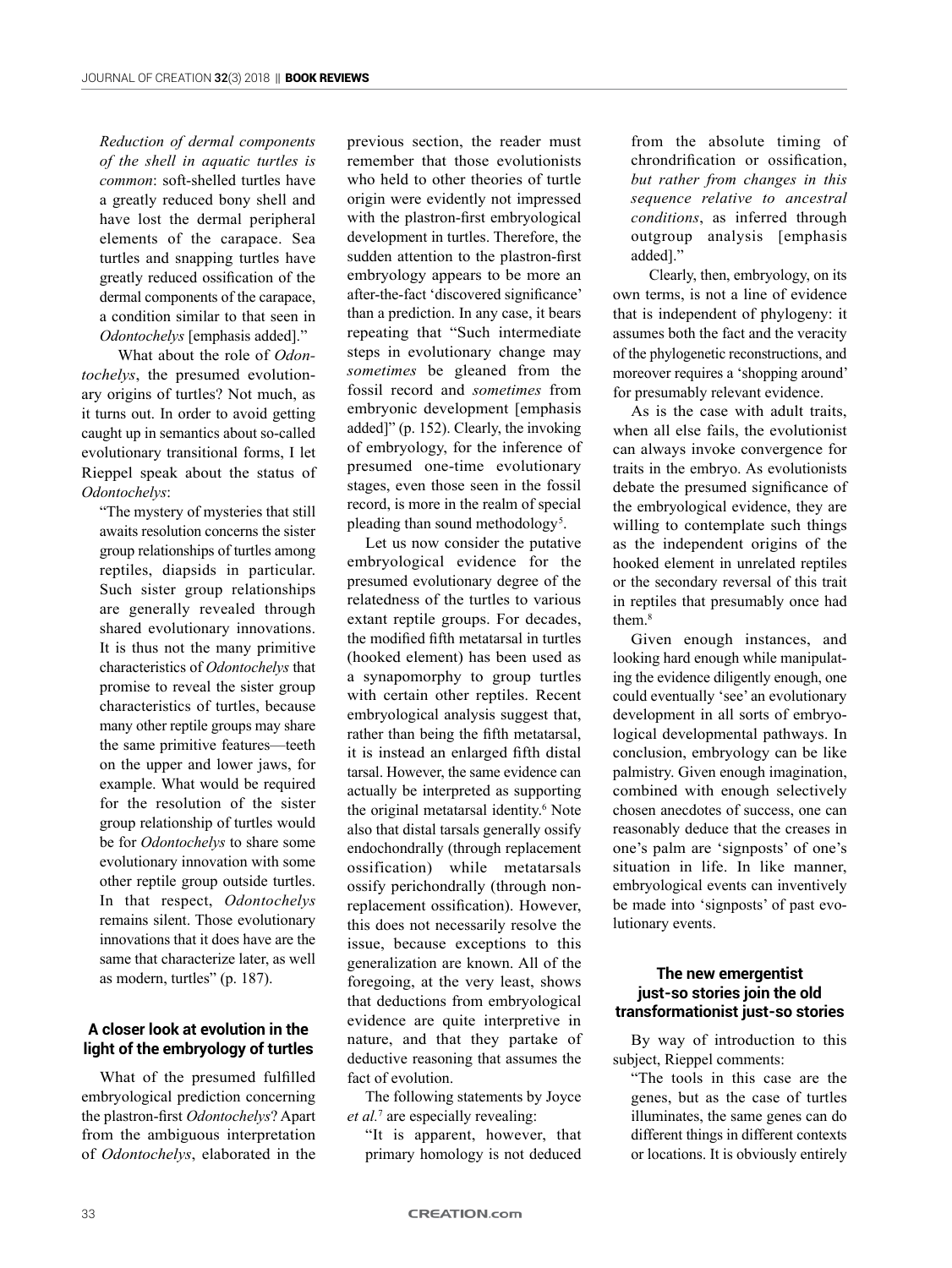possible to recruit old genes, which, in a different context and location, can perform new tricks … . Old genes performing new tricks in a different context or location is a classic mechanism of evolutionary innovation ... Innovation here does not mean the mere transformation of an ancestral structure into a modified, descendant one, but rather means the emergence of an evolutionary novelty through the reprogramming of embryonic development, resulting in the formation of a carapace, the hallmark of a novel body plan" (p. 151).

We again are dealing with evolutionspeak, otherwise known as evolutionistic 'cover words'. Is this 'old genes doing new tricks' meme something that is known to happen, or is it something that is *assumed* to have happened? The answer is rather obvious. Recall that, in classical neo-Darwinism, 'survival of the fittest' (an obvious truism) is confused with 'arrival of the fittest' (a supposition), and moreover 'an organism is adapted' (an obvious truism) is confused with 'an organism is adapted because of endless mutations filtered by natural selection' (a supposition). Now it is more of the same. Only this time, 'the same genes perform different functions in different organisms' (an obvious truism) is confused with 'the same genes perform different functions, in different organisms, because of one or more radical reorganizations of developmental pathways in the past' (a supposition).

Finally, Rieppel (p. 146) is candid about the fact that known embryological anomalies tend to be stereotyped in terms of their outcomes, which points to 'forbidden pathways' in development. Although not mentioned as such, this weakens the argument that errors in embryological development could serve as a viable mechanism for viable and novel hopeful monsters.

# **Creationists are right about comparative anatomy, homology, and inferred ancestordescendant relationships**

Although evolutionist Rieppel is in no sense supporting creationism, his helpful historical survey confirms what creationists have long been saying. I focus on three items.

To begin with, the practice of comparative anatomy not only is compatible with creationism, but actually began under creationism, and moreover with evolution very much a latecomer. Rieppel tacitly recognizes as much:

"At the time of Linnaeus's writing, the term 'affinity' was meant to express degrees of structural similarity, not evolutionary relationships, the latter a connotation that the term 'affinity' acquired only later, most prominently through the influence of Charles Darwin" (p. 33).

Now let us ponder the fact that homology is not evidence of evolution. Homology *assumes* the existence of evolution. Moreover, even within the mental box of evolutionary thinking, homologies cannot be proved; only supposed. Rieppel comments:

"A prerequisite for all classifications that are meant to represent evolutionary (phylogenetic) relationships is certainly the correct identification of homologies. That depends on the one hand on a comparative method that allows us to pinpoint corresponding parts, or organs, in two or more organisms that could be homologues. Beyond that, however, homology implies common ancestry, and *in the absence of a time machine, the latter implication cannot be confirmed through observation.* The relation of homology therefore does not obtain from raw observation alone. Instead, while ultimately rooted in a comparative analysis of anatomy, *it nevertheless remains to a large degree a hypothetical relation* [emphasis added]" (p. 64).

# **Macroevolution is not just microevolution writ large**

One implication of inferred evolutionary 'hopeful monsters' is as follows:

"In light of these discussions, it became obvious that the reconstruction of evolutionary relationships in essence boils down to the study of the evolutionary transformation of characters, that is, of those characters that mark out taxonomic units of lower or higher rank may be subject to different evolutionary mechanisms" (p. 103).

# **Are evolutionary theories testable?**

This book has a fascinating section on evolutionary theory in the light of the philosophy of science. In many ways, it echoes creationists.

The hallmark of science is the testability (falsifiability) of its theories. Decades ago, creationists (e.g. the immortal Duane T. Gish) had noted that evolutionary theories cannot, strictly speaking, be tested, at least not the same way that the effects of a chemical can be tested in the laboratory. Interestingly, author Rieppel comes to much the same conclusion. He writes:

"Because experimental sciences, such as chemistry and physics, deal with processes that—in general and within certain limits are reproducible, such testing of published results is routine, especially if they are deemed suspicious for one reason or another. In sciences that are not experimental, the confirmation or falsification of any purported insight or theory is much harder" (p. 154).

## **Evolutionary theories are admittedly subjective and imagination-driven**

Rieppel continues:

"Testing theories of comparative anatomy or comparative